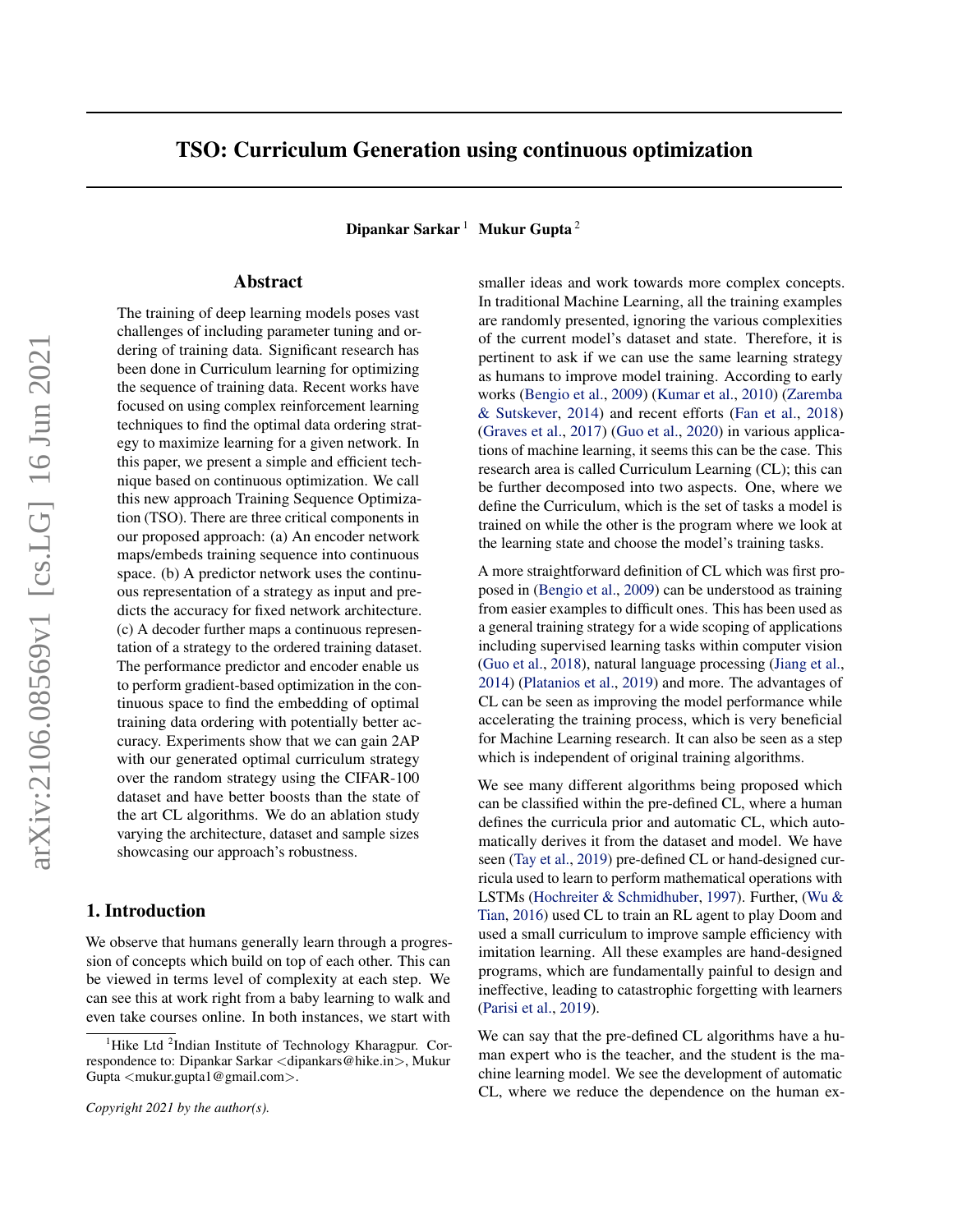<span id="page-1-0"></span>pert. The approaches are primarily Self-paced learning [\(Lee](#page-7-0) [& Grauman,](#page-7-0) [2011\)](#page-7-0) [\(Kumar et al.,](#page-7-0) [2011\)](#page-7-0), Transfer teacher [\(Weinshall et al.,](#page-8-0) [2018\)](#page-8-0) and RL teacher [\(Graves et al.,](#page-7-0) [2017\)](#page-7-0) [\(Matiisen et al.,](#page-7-0) [2019\)](#page-7-0). In recent works, [\(Hacohen & Wein](#page-7-0)[shall,](#page-7-0) [2019\)](#page-7-0) build on the idea of using a scoring function (which is essentially a pre-trained network) to score each training example and then sort them based on their complexity, where they perform a series of experiments with different scoring functions. This technique was shown to boost the speed of training the network as well as the performance. RL teacher algorithms are fully automatic with automated training scheduler compared to the others that are semi-automatic and only address the difficult measure aspect of CL. We also see [\(Tsvetkov et al.,](#page-8-0) [2016\)](#page-8-0) where Bayesian Optimization is leveraged to learn the best curricula for word representation learning.

In this work, we take a different view of the CL formulation. We restate it as an optimal training data point problem, for a known task and then address it as an optimization problem. Our approach does not make the easy to hard hypothesis when it comes to curricula generation. We fuse the training scheduler and difficult measure into an embedding that maps to the predicted performance, allowing us to find the optimal sequence. Our contributions are as follows

- We propose a novel automatic CL approach, Training Sequence Optimization (TSO) where an encoder model maps the training data sequence into a continuous representation. A regression model is built on top to approximate the final performance of architecture. The optimized representation is then used to produce a training data sequence that will perform better. We employ gradient-based optimization techniques which are both fast and powerful.
- We conduct thorough experiments to show performance boosts when the network is trained with our generated strategy. We show a 2AP performance improvement over the random data ordering and better boosts than the state of the art algorithm. We have performed ablation studies taking into account changes of batch sizes, and network architecture which further showcases this approach's robustness.
- We further gain deeper insight into the relationship between the generated strategy and the network size. We show that conventional CL assumptions about easy to hard are not necessarily applicable to all types of networks. Further, we see no transfer of strategy between the same family of networks for a given vision task.



Figure 1. General TSO assembly comprising of an Encoder, performance predictor and a Decoder.

## 2. Related Works

Using a curriculum to speed up learning is widely used in human learning and animal training. As the field of deep learning has grown, we see a lot more attention to how data is presented to neural networks while training. An assumption that easy to hard training strategy always helps is seen to be invalidated in research. In [\(Avramova,](#page-7-0) [2015\)](#page-7-0), it is seen that the most learning comes from the hardest examples and neglect easy ones has minimal damage. Further, we see scenarios where the reverse version of CL give better results on specific tasks [\(Zhang et al.,](#page-8-0) [2018\)](#page-8-0).

We also have hard example mining (HEM) [\(Shrivastava](#page-7-0) [et al.,](#page-7-0) [2016\)](#page-7-0), which is a very well studied area of data selection strategy. Here the assumption is the that hardest examples are the most informative and assigned higher weights. We see the usage of current model losses [\(Loshchilov &](#page-7-0) [Hutter,](#page-7-0) [2015\)](#page-7-0) [\(Shrivastava et al.,](#page-7-0) [2016\)](#page-7-0) or the gradient magnitude [\(Alain et al.,](#page-7-0) [2015\)](#page-7-0) [\(Gopal,](#page-7-0) [2016\)](#page-7-0) being used. We have the boosting algorithm in ensemble learning [\(Freund](#page-7-0) [& Schapire,](#page-7-0) [1996\)](#page-7-0) that takes the same strategy by uplifting wrongly classified examples.

It is not clear which approach should be applied in what contexts [\(Hacohen & Weinshall,](#page-7-0) [2019\)](#page-7-0). Recent work has shown that CL works where there are more noisy labels while HEM works for cleaner datasets. We have seen the combination of both strategies as well with a tradeoff policy by the usage of SPL and boosting in [\(Pi et al.,](#page-7-0) [2016\)](#page-7-0). However, we can see that fully automatic techniques like RL Teacher would be the better choice between CL and HEM, due to its architecture nature.

We cannot see CL in isolation, and there is a relation with meta-learning and AutoML where the goal is to find hyperparameters of teaching, including data selection and loss functions. We see the research in Active Learning [\(Settles,](#page-7-0) [2009\)](#page-7-0) where a learner aims to achieve higher performance with fewer labelled data by asking for supervision to annotate several unlabelled instances for training.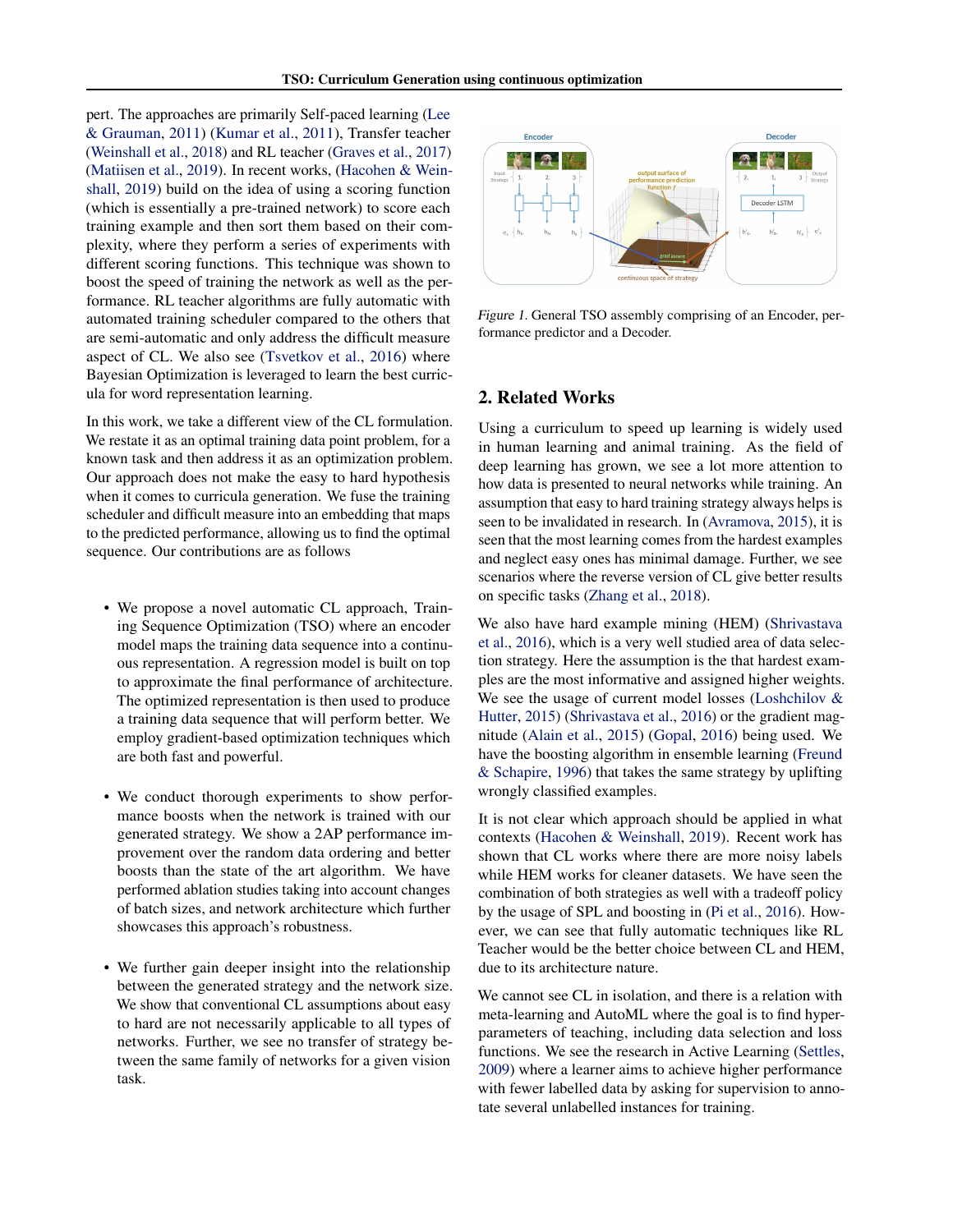# 3. TSO: Training Sequence Optimization

## 3.1. Approach

We propose an iterative gradient-based optimization approach to gradually move towards a better performing training strategy through the iterations. In Figure [1,](#page-1-0) there are three major components of TSO. First is the encoder, an LSTM layer which maps a discrete training strategy into its continuous representation. The second component is a performance predictor, essentially a simple feed-forward layer that maps the embedding onto a scalar value, its predicted performance.

We employ gradient-based optimization techniques which are both fast and powerful, to move the embedding in the direction of the increasing gradient of the predicted performance. Among so many strategies possible, predicted performance acts as a heuristics to move in the direction of a strategy expected to perform better.

To give out the final sequence of training points, a decoder which is also an LSTM layer is used to translate the continuous embedding representation back into the discrete space which is expected to perform better than the original training strategy. Then this TSO assembly is trained, where the performance predictor learns to give a better performance estimate and the decoder learns to map the continuous embedding back into the discrete space. We can break down the complete methodology in 3 parts.

- 1. Defining the Curriculum Strategy Space
- 2. Different components of TSO
- 3. Complete algorithm pipeline

## 3.2. Defining Curriculum Strategy Space

We define the search space of the curriculum strategy, which from now on, will be denoted by  $X$ . In this instance, we consider a computer vision task to demonstrate the boost in the performance of a CNN by the proposed algorithm and to make a fair comparison of the generated strategies,  $X$  is initialized with  $M$  randomly sampled strategies.

**Mapping the image dataset to**  $X$ : A strategy is a sequence of natural numbers to describe an image dataset where each strategy in X corresponds to a unique relative ordering of images from the data. Therefore each number represents an image, and the sequence represents the relative ordering of the images. So if there are total N images in the training dataset, then  $X's$  upper bound would be  $factorial(N)$ . An example of this shown in Figure 2. However, such mapping would result in huge sequences and colossal search space which would be computationally difficult to search and optimize. Thus the training dataset is batched to shorten the sequence length and search space, where each number in



Figure 2. Representation of the training strategy. Several images are batched to make TSO more efficient. Hence we focus on relative ordering of the batches, internal order of the images in a batch is not changed.

the sequence represents a group of images, and the order of images within a group is kept constant. So now the problem boils down to optimizing the relative order of the batches. This can be understood from the Figure 2. We consider  $T$ as the final sequence length, where

$$
T = N/batch\_size
$$
 (1)

Now we consider a basic CNN and train it on M different strategies from  $X$ , and then record the validation accuracies of the M trained CNNs corresponding to M different orderings of the training data where the ordering of the validation data is kept the same throughout. So now each strategy  $S_1$ in  $X$  has a performance  $Y_1$  which is the CNN's validation accuracy trained on  $S_1$ .

#### 3.3. Components of TSO

There are three main components in the overall framework(also shown in Figure [1\)](#page-1-0):

- Encoder: Maps training strategy into the continuous space
- Performance Predictor: Predicts the accuracy of the continuous representation of the strategy
- Decoder: Maps the continuous representation back to the ordered training dataset

Encoder: The role of the encoder is to take the sequence representing a strategy and map it into a continuous space to create an embedding. This primarily enables us to do the gradient-based optimization of the input strategy. So for any sequence  $S \in X$ , the embedding created by the encoder can be represented by  $e_S = E(S)$ . Here, for encoder we use a single layer LSTM and the hidden states of LSTM at each timestamp are used as the continuous representation of S. Hence,  $e_{S1} = \{h_1, h_2, h_3. \ldots . . . h_N\} \in R^{Nxd}$  where N is the length of input strategy and  $h_t \in R^d$  is the LSTM hidden state at  $t^{th}$  timestamp.

Performance Predictor: This component is integrated with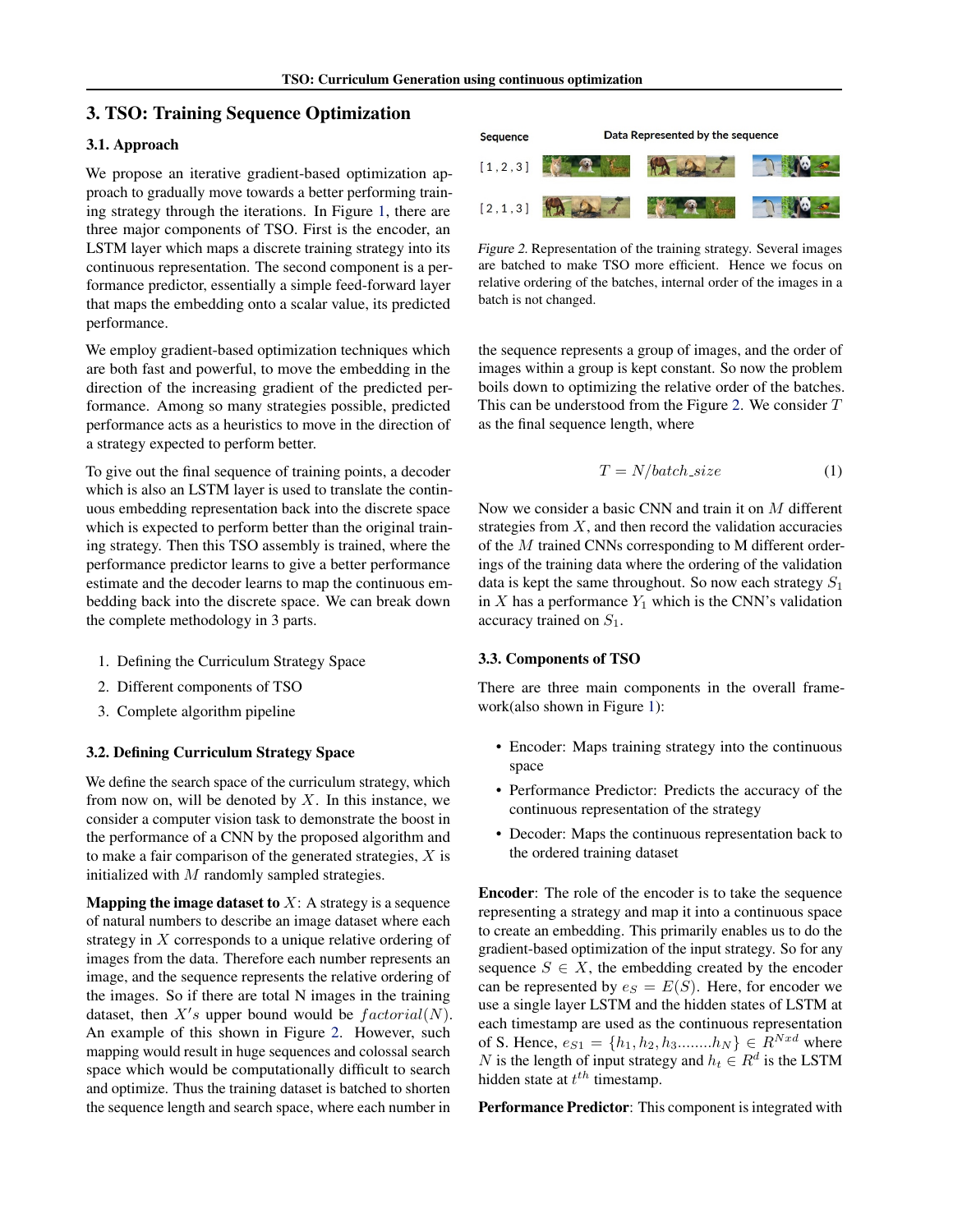the encoder which maps the continuous embedding representation  $e_S$  onto it's expected performance  $f(E(S))$  which is a scalar value. So firstly,  $f$  applies mean pooling operation on all the hidden states of  $e_S$  to obtain  $e_{S1} = \frac{1}{T} \sum_t^N h_t$ then use a simple feed forward network to map  $e_{S1}$  to it's predicted accuracy  $f(e_{S1})$ . Therefore for a strategy  $S \in X$ , the aim is to make the predicted accuracy as close as possible to the actual accuracy  $(Y)$ , which is done by minimizing the least square regression loss  $(Y_S - f(E(S)))^2$ 

Decoder: The decoder maps the continuous representation of X back to the training strategy in X, i.e. taking the embedding generated by encoder  $E$  as input to obtain the sequence of training data. Similar to the encoder, we use a single layer LSTM model with the initial hidden state as  $h_N(S)$  which is the hidden state of the last timestamp of the encoder. The decoder works in an auto-regressive manner which is, that it uses the prediction from the previous timestamp to generate the following output. Since the decoder maps  $e_S$  back into the training strategy so we aim to maximize  $log P_D(s|E(s))$  for all the strategies.

#### 3.4. Training and Inference

Loss Function: All three components (Encoder, Performance Predictor and Decoder) are trained together and with that we minimize the combination of least square regression loss of performance predictor $(L1)$  and the reconstruction loss of the decoder( $L2$ ):

$$
L = KL_1 + (1 - K)L_2 \tag{2}
$$

$$
L1 = \sum_{s \in X} (Y_s - f(E(s)))^2
$$
 (3)

$$
L2 = \sum_{s \in X} log P_D(s|E(s))
$$
 (4)

Here, X is the set of all the strategies s,  $K \in [0,1]$  is tradeoff parameter and  $Y_s$  is the predicted accuracy of the continuous representations of s.

This loss is used to train on  $M$  training sequences, so with this training framework Encoder learns to create better embedding (continuous representation) of a sequence and Decoder learns to predict back a training sequence given an embedding. After the training is optimized to convergence, better strategies are predicted in the inference mode. So starting with a satisfactory strategy  $S$ , we generate it's continuous representation  $e_S$  and move this embedding along the gradient direction induced by performance predictor  $f$  to finally obtain  $e'_{S}$  which is expected to have better accuracy. So:

$$
e_S = \{h_1, h_2, h_3 \dots \dots \dots h_N\}
$$
 (5)

Algorithm 1 TSO : Training Sequence Optimization

**Input:** Initialize  $X_{eval}$  with M randomly sampled strategies,  $Y_{eval} = \phi$ . Training set for TSO  $X_{train} = \phi$ ,  $Y_{train} = \phi$ . Step size  $\eta$ . Number of optimization iterations L. Network Architecture N1. Encoder E, performance predictor f and Decoder D. for  $i = 1, \dots, L$  do Train N1 on each  $s \in X_{eval}$  to obtain it's validation performance  $Y_{eval} = \{Y_s\}, \forall s \in X_{eval}$ Enlarge  $X_{train}: X_{train} \cup X_{eval}$ Enlarge  $Y_{train}$ :  $Y_{train} \cup Y_{eval}$ Train TSO assembly using  $X_{train}$  and  $Y_{train}$ Pick  $K$  strategies with top  $K$  performances from

 $X_{train}$  to form  $X_K$ 

For  $s \in X_K$  obtain better representation by moving  $e_s$ in the gradient direction induced by  $f$  to get  $e'_s$ Use decoder to obtain  $X'_K = \{s', \forall s' = D(e'_s)\}\$ 

Update  $X_{eval} = X'_{K}$ 

end for

**Output:** Top performing strategies in  $X_{train}$ 

Table 1. Image datasets used in the experiments.

| DATA SET          | <b>CLASSES</b> | <b>TOTAL SAMPLES</b> |
|-------------------|----------------|----------------------|
| $CIFAR-10$        | 10             | 50000                |
| SAMPLED-CIFAR-100 | 5              | 2500                 |
| <b>MNIST</b>      | 10             | 60000                |

$$
e'_{S} = \{h'_{1}, h'_{2}, h'_{3} \dots \dots h'_{N}\}\tag{6}
$$

$$
h_t' = h_t + \eta(\partial f/\partial h_t) \tag{7}
$$

where,  $\eta$  is the step size. Then  $e'_{S}$  is fed as input to the decoder to convert it back to the training strategy  $S'$  which is probably better than S because  $f(E(S')) \ge f(E(S))$ . The whole process is summed up in the Algorithm 1:

## 4. Experiments

In this section, we highlight the ablation analysis and TSO's empirical performance on a computer vision task in different settings.

#### 4.1. Datasets

We perform several experiments on following datasets which are also outlined in Table 1:

• **MNIST**: This dataset [\(LeCun et al.,](#page-7-0) [November 1998\)](#page-7-0) is a collection of 70,000 images divided into 60,000 training images and 10,000 testing images across 10 categories. It contains 28x28 pixel grayscale images representing different handwritten digits from 0 to 9, thus having ten different categories.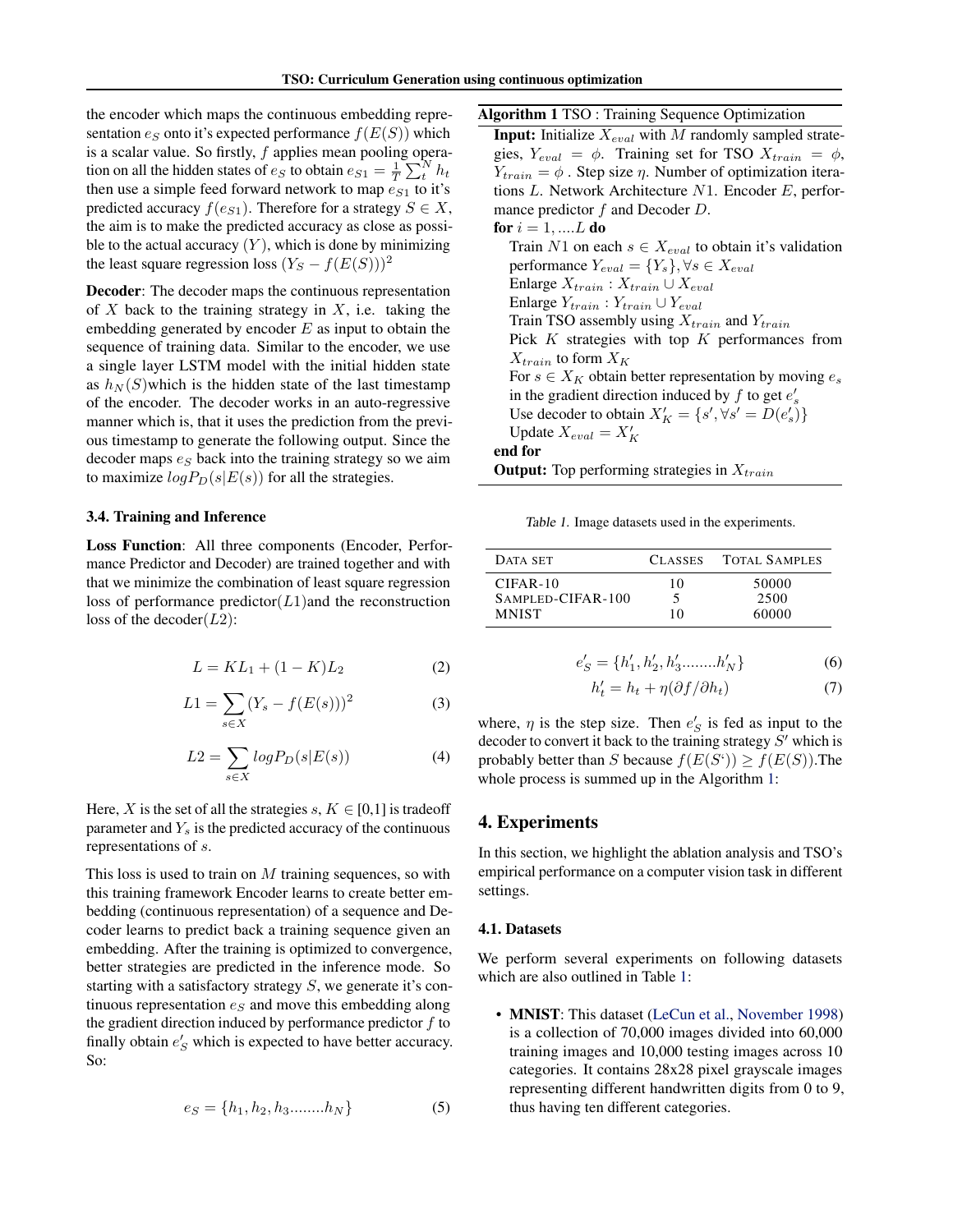| <b>DATASET</b>    | NETWORK ARCHITECTURE RANDOM STRATEGY |       | ITERATION <sub>1</sub> | ITERATION <sub>2</sub> |
|-------------------|--------------------------------------|-------|------------------------|------------------------|
| $CIFAR-10$        | N1                                   | 60.78 | 61.00                  | 61.18                  |
| $CIFAR-10$        | N2                                   | 63.37 | 63.71                  | 63.79                  |
| <b>MNIST</b>      | N3                                   | 96.95 | 97.06                  | 97.07                  |
| SAMPLED CIFAR-100 | N4                                   | 47.92 | 48.92                  | 48.97                  |
| SAMPLED CIFAR-100 | N5                                   | 50.39 | 51.98                  | 51.93                  |

<span id="page-4-0"></span>Table 2. Performance boost by TSO over the random data ordering after the  $1^{st}$  and  $2^{nd}$  iterations on various datasets and architectures.

- **CIFAR-10:** This dataset [\(Krizhevskyr,](#page-7-0) [2009\)](#page-7-0) contains 32x32 pixels coloured 60,000 images divided into 50,000 training images, and 10,000 testing images. They are spread equally across ten categories: aeroplane, automobile, bird, cat, deer, dog, frog, horse, ship and truck.
- **Sampled-CIFAR-100**: This dataset is similar to CIFAR-10 with 50,000 training images and 10,000 testing images spread equally across 100 classes which are grouped into 20 super-classes. We consider small mammals super-class of CIFAR-100, a subset of 3000 images spread equally across five classes.

#### 4.2. Settings

We depict the performance boost by TSO on three datasets using 5 CNNs (Table 3):  $N1, N2, N3, N4$  and  $N5$  and as shown in Table [5,](#page-5-0) we define 4 test cases to conduct an ablation analysis. The batch size to reduce the strategy length and search space-bound was set at 500 in most of the experiments to get a training strategy of length 100. We start with 150 randomly sampled training sequences in  $X$  set and pick top 50 sequences in each iteration from the training set for the inference process to generate potentially better strategies and then merge them into the training set for the next iteration. Therefore, for CIFAR-10 with strategy length 100 will have the following parameters  $N = 50000$ ,  $M = 150$ , Batch size  $= 500$ , Validation size  $= 10000$ , and Sequence  $length(T) = (50000/500) = 100.$ 

The architecture of the encoder is a single layer LSTM where sequence length is 100 with embedding size and hidden state size as 32 and 96 respectively. Respective hidden states of the encoder at different time stamps are normalized, which constitute the embedding of a strategy:  $e_{S1} = \{h_1, h_2, h_3, \ldots, h_N\}$ . The performance predictor  $f$  is a single layer feed-forward network which takes  $\frac{1}{T} \sum_{t=1}^{T} h_t$  as input and produces a scalar value as the predicted accuracy.

Finally, the decoder is also a single layer LSTM where total timestamps are 100 with hidden state size 128. The whole assembly is then trained on Adam optimizer with the following hyper-parameters: Epochs = 1000, Learning Rate  $= 0.001$  and Trade-off(K) = 0.65.

Table 3. Handcrafted CNN Architectures used.

| <b>NETWORK</b> | LAYERS | OPTIMIZER | <b>TOTAL PARAMETERS</b> |
|----------------|--------|-----------|-------------------------|
| N1             |        | ADAM      | 933,290                 |
| N <sub>2</sub> | 6      | ADAM      | 923,914                 |
| N <sub>3</sub> | 5      | SGD       | 36,901                  |
| N <sub>4</sub> | 13     | SGD       | 159.901                 |
| N5             | 20     | SGD       | 1,208,101               |
|                |        |           |                         |

### 4.3. Results

We start with 150 randomly sampled strategies and generate 50 new better performing strategies in subsequent iterations. In Table 2, we show the average performance of 50 new generated strategies after  $1^{st}$  and  $2^{nd}$  iterations and observe a consistent performance boost compared to when the network is trained with randomly ordered data. We further conduct two additional experiments up to  $10^{th}$  iteration to observe a similar gradient ascent behaviour and consistent performance surge throughout iterations starting with random data ordering. This is shown in figure [3](#page-5-0) and figure [4.](#page-5-0)

Table 4. Relative percentage boost comparison of TSO and the approach by [\(Hacohen & Weinshall,](#page-7-0) [2019\)](#page-7-0) on random data ordering. Test case was performed on Sampled CIFAR-100 dataset on N5 network architecture.

| APPROACH            | <b>RELATIVE PERCENTAGE BOOST</b> |
|---------------------|----------------------------------|
| HACOHEN & WEINSHALL | 2.70                             |
| TSO.                | 3.45                             |

Moreover, in Test case-1, we try to replicate the dataset and network architecture used by [\(Hacohen & Weinshall,](#page-7-0) [2019\)](#page-7-0) and demonstrate more relative percentage boost in the performance at the end of  $3^{rd}$  iteration. This is also shown in Table- 4.

# 4.4. Ablation Study

We perform an ablation study with the 4 test cases, as shown in Table [5.](#page-5-0) We vary the network architecture and change the strategy length to further assess the robustness of our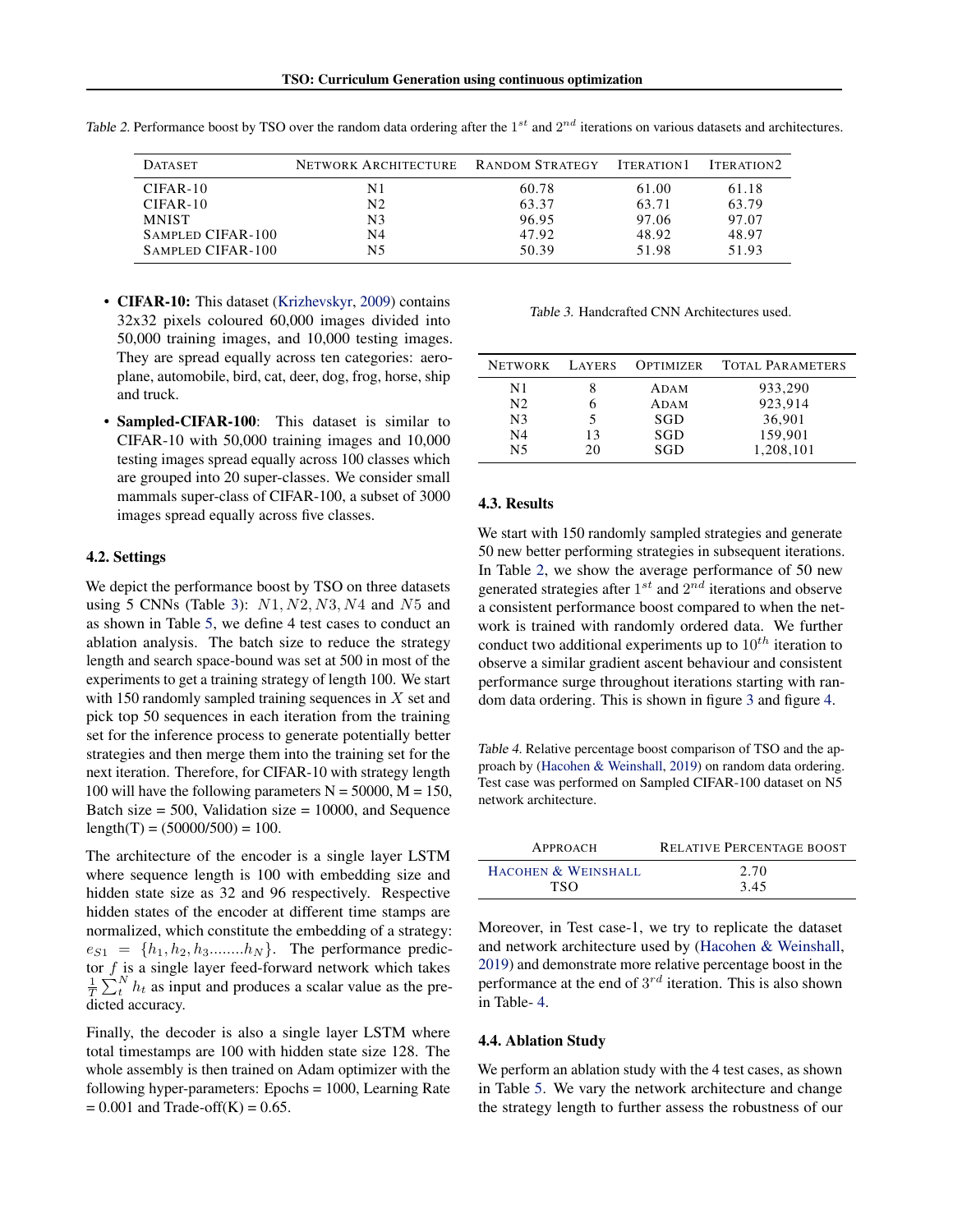<span id="page-5-0"></span>Table 5. To validate the performance and robustness we define following test cases varying the dataset, Network Architecture and the Strategy length.

| TEST CASE | DATASET(S)        | NETWORK(S) | STRATEGY LENGTH(S) STEP SIZE( $\lambda$ ) | TOTAL IMAGES(N) |
|-----------|-------------------|------------|-------------------------------------------|-----------------|
|           | SAMPLED CIFAR-100 | N5         | 100                                       | 2500            |
|           | CIFAR-10          | N1.N2      | 100                                       | 50000           |
|           | $CIFAR-10$        | N2         | 100.200                                   | 50000           |
|           | SAMPLED CIFAR-100 | N3.N4.N5   | 100                                       | 2500            |



Figure 3. Illustrating the average performance boost of newly generated strategies over the random data ordering (iteration-0) on the Sampled-CIFAR-100 dataset on N3 network architecture.

approach.

#### 4.4.1. VARYING NETWORK ARCHITECTURE

We demonstrate TSO's performance gains by varying the Network Architecture in the  $2^{nd}$  test case. We see an increase in the mean performance of the newly generated strategies over the iterations despite the change in the CNN complexity.

This behaviour can be seen in Table 6 with where CIFAR-10 dataset is kept constant (and using Networks N1 and N2) and also in figure- 3 and figure- 4 where Sampled CIFAR-100 is constant, and Networks N3 and N4 are varied.

Table 6. Illustrating the performance boost over the iterations for different network architectures on same dataset.

|                | NETWORK RANDOM STRATEGY ITER1 ITER2 |       |       |
|----------------|-------------------------------------|-------|-------|
| N1             | 60.78                               | 61.00 | 61.18 |
| N <sub>2</sub> | 63.37                               | 63.71 | 63.79 |

#### 4.4.2. VARYING STRATEGY LENGTH

In the  $3^{rd}$  test case, we vary the batch size, which we used to shorten the sequence length and make the algorithm more efficient. Change in batch size leads to change in final se-



Figure 4. Illustrating the average performance boost of newly generated strategies over the random data ordering (iteration-0) on the Sampled-CIFAR-100 dataset on N4 network architecture.

quence length, and we observed an apparent increase in performance as the strategy length was increased, which is following the fact that the longer strategy can hold more information. This is shown in Table [7,](#page-6-0) where we halved the batch size to double the sequence length to 200 and tested the algorithm on the CIFAR-10 dataset. Although the strategies with larger batch size were at a higher performance at initialization, the performance of lower batch size strategies grew a lot faster and ended with better performance after four iterations. However, this also almost doubles the time taken to complete a step.

# 5. Observations

#### 5.1. Performance boost

In Table [2,](#page-4-0) we demonstrate that the mean performance of 50 new generated sequences after each iteration keeps increasing. This increase in performance over the iterations is shown on three different datasets and five different CNNs. This increasing performance is also portrayed in figure 3, figure 4 and Table [7](#page-6-0) with different settings.

The proposed algorithm takes on an average less than 0.5 GPU hour to complete each iteration which is a lot more efficient than all the previous attempts at Curriculum Learning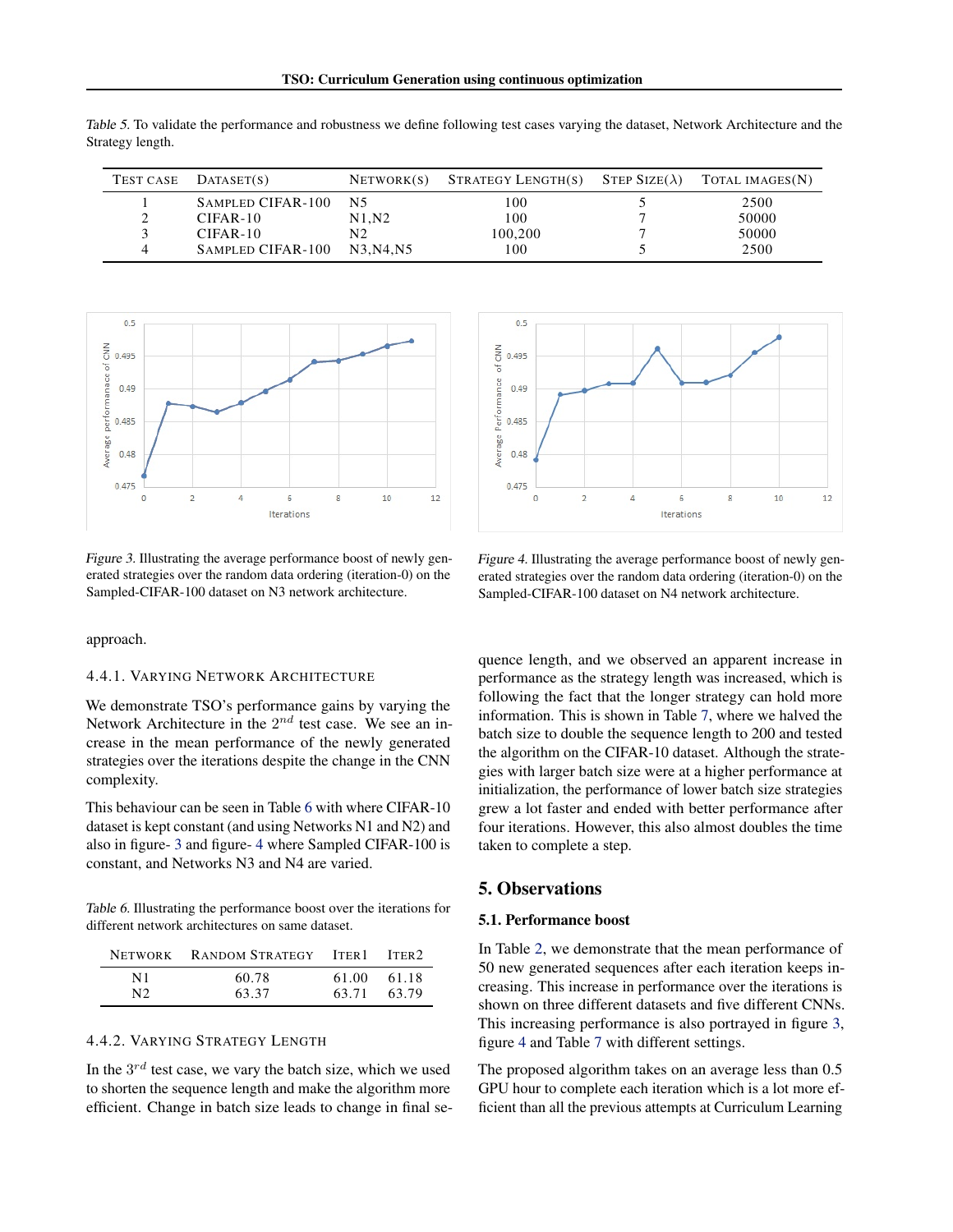|           |            |          | STRATEGY LENGTH BATCH SIZE TIME PER STEP(MINS) INITIAL PERFORMANCE | ITER 1 | ITER2                            | ITER <sub>3</sub> |
|-----------|------------|----------|--------------------------------------------------------------------|--------|----------------------------------|-------------------|
| 200<br>00 | 250<br>500 | 42<br>23 | 63.58<br>63.60                                                     |        | 63.74 63.86 63.87<br>63.64 63.78 | 63.83             |

<span id="page-6-0"></span>Table 7. Illustrating the effect of strategy length (or batch size) on the performance boost. Performance grows a lot faster in case of longer strategy but also doubles the time taken.

involving deep neural networks. In comparison, [\(Hacohen](#page-7-0) [& Weinshall,](#page-7-0) [2019\)](#page-7-0) employ a scoring function and a pacing function to score each training example on difficulty level and then sample mini-batches that show an increasing level of difficulty, which is very inefficient and time-consuming.

#### 5.2. Strategy transfer performance

The space of Curriculum Learning has been quite widely explored using varying approaches like by [\(Weinshall et al.,](#page-8-0) [2018\)](#page-8-0), and [\(Hacohen & Weinshall,](#page-7-0) [2019\)](#page-7-0), but there have been no comments around the Curriculum's dependence on the Network architecture. We believe that the difficulty cannot be absolute and is a perception of the learner, and thus the Curriculum cannot be the same for different learners.

In our work, we empirically show that the optimal order of the training examples depends not just on the training examples but also on the learner, i.e. the network architecture. To show this, we calculate the average distance between the strategies in the final outputs produced by two different networks. We calculate the distance between two strategies S1 and S2 using:

$$
\sum_{i=1}^{100} |S_1(i) - S_2(i)| \tag{8}
$$

where,  $S_1(i)$  represents position of i in  $S_1$ . The mean distance between networks N1 and N2 on CIFAR-10 was 32.8 which shows that the optimal strategies generated by both the networks are quite different, as, in case of a sequence of length 100, maximum and minimum possible distances are 0 and 50.5 respectively. This observation is following the fact that as the layers were added to the network, it becomes more capable of holding more information and thus becomes more ignorant to the training dataset's ordering.

Further, we transfer the discovered optimal strategies of N1 to evaluate them on N2 and vice-versa. We see a deficient performance in both cases. This again proves network dependency of the discovered curriculum strategies.

## 5.3. Network complexity

In test case 4, we explore the relationship between the increase in accuracy by TSO and network complexity. From Table [3,](#page-4-0) the complexity of networks vary in following fashion:  $N5 > N4 > N3$ . In the following Table 8, we can see that the surge in performance reduces as the network grows in size. This observation agrees with our earlier hypothesis that the optimal training strategy or a curriculum depends on the learning network. Moreover, as the learner grows in size, it becomes capable of holding more information and hence starts becoming ignorant to the data order.

Table 8. Variation of performance boost with network architecture complexity. This test case was performed on Sampled CIFAR-100 dataset.

|    | NETWORK ARCHITECTURE PERFORMANCE BOOST IN A.P. |
|----|------------------------------------------------|
| N3 | 2.07                                           |
| N4 | 1.8                                            |
| N5 | 1 74                                           |

## 6. Conclusion

We employ a gradient-based optimization to find a strategy viz Curriculum in which the training examples should be presented to the learner to ensure better performance and faster convergence. We propose an iterative algorithm that performs a lot faster, boosting the performance after each iteration.

With pre-defined CL and even, automatic CL, we see the assumption of the intuitive understanding of the Curriculum, based on difficulty. In [\(Hacohen & Weinshall,](#page-7-0) [2019\)](#page-7-0), they sort the data points based on a difficulty score and then sample mini-batches representing increasing order of difficulty. Their work is as per the intuition behind the Curriculum but has no mathematical basis, i.e. why do the training examples sorted by the scoring function perform better than the random order. Our findings indicate that we cannot transfer strategy even for simple network architecture families for the same task, thus indicating the theoretical limitations of existing approaches modelling it as a transfer learning problem.

Our algorithm does not make any assumptions on the Curriculum or difficulty. It optimizes the strategy's performance using the gradient ascent technique and moves towards optimality with each iteration. We further establish that the Curriculum for a dataset is not absolute but is dependent on the learner network. Our findings are that smaller networks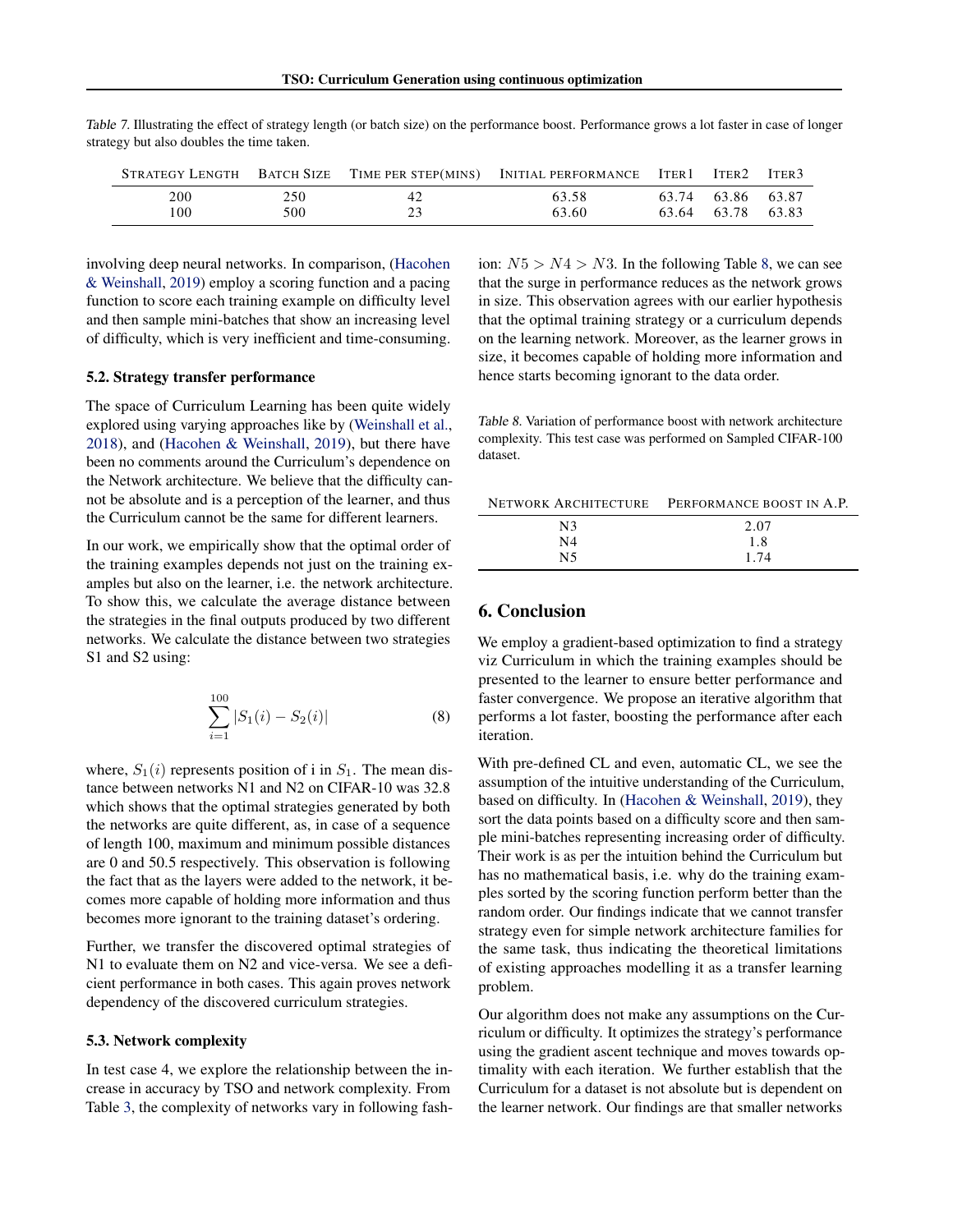<span id="page-7-0"></span>are typically more sensitive to the strategy, which would make it useful for improving the performance of resourceconstraint models without any architecture changes.

We see our approach being applicable across other tasks beyond vision and expect to see improvement gains elsewhere. We would want to explore other optimization techniques and assess their performance as well.

# References

- Alain, G., Lamb, A., Sankar, C., Courville, A., and Bengio, Y. Variance reduction in sgd by distributed importance sampling. *arXiv preprint arXiv:1511.06481*, 2015.
- Avramova, V. Curriculum learning with deep convolutional neural networks. 2015.
- Bengio, Y., Louradour, J., Collobert, R., and Weston, J. Curriculum learning. *In Proceedings of the 26th annual international conference on machine learning*, pp. 41–48, 2009.
- Fan, Y., Tian, F., Qin, T., Li, X.-Y., and Liu, T.-Y. Learning to teach. *arXiv preprint arXiv:1805.03643*, 2018.
- Freund, Y. and Schapire, R. E. Experiments with a new boosting algorithm. *In icml, volume 96, Citeseer*, pp. 148–156, 1996.
- Gopal, S. Adaptive sampling for sgd by exploiting side information. *In International Conference on Machine Learning*, pp. 364–372, 2016.
- Graves, A., Bellemare, M. G., Menick, J., Munos, R., and Kavukcuoglu, K. Automated curriculum learning for neural networks. *arXiv preprint arXiv:1704.03003*, 2017.
- Guo, S., Huang, W., Zhang, H., Zhuang, C., Dong, D., Scott, M. R., and Huang, D. Curriculumnet: Weakly supervised learning from large-scale web images. *In Proceedings of the European Conference on Computer Vision (ECCV)*, pp. 135–150, 2018.
- Guo, Y., Chen, Y., Zheng, Y., Zhao, P., Chen, J., Huang, J., and Tan, M. Breaking the curse of space explosion: Towards efficient nas with curriculum search. *arXiv preprint arXiv:2007.07197*, 2020.
- Hacohen, G. and Weinshall, D. On the power of curriculum learning in training deep networks. *In Proceedings of the 36th annual international conference on machine learning*, 2019.
- Hochreiter, S. and Schmidhuber, J. Long short-term memory. *Neural computation, 9(8)*, pp. 1735–1780, 1997.
- Jiang, L., Meng, D., Mitamura, T., and Hauptmann, A. G. Easy samples first: Self-paced reranking for zeroexample multimedia search. *In Proceedings of the 22nd ACM international conference on Multimedia*, pp. 547– 556, 2014.
- Krizhevskyr, A. Learning multiple layers of features from tiny images. 2009.
- Kumar, M. P., Packer, B., and Koller, D. Self-paced learning for latent variable models. *In Advances in neural information processing systems*, pp. 1189–1197, 2010.
- Kumar, M. P., Turki, H., Preston, D., and Koller, D. Learning specific-class segmentation from diverse data. *In 2011 International Conference on Computer Vision*, pp. 1800–1807, 2011.
- LeCun, Y., Bottou, L., Bengio, Y., and Haffner, P. Gradientbased learning applied to document recognition. *Proceedings of the IEEE, 86(11)[on-line version]*, pp. 2278–2324, November 1998.
- Lee, Y. J. and Grauman, K. Learning the easy things first: Self-paced visual category discovery. *In CVPR 2011*, pp. 1721–1728, 2011.
- Loshchilov, I. and Hutter, F. Online batch selection for faster training of neural networks. *arXiv preprint arXiv:1511.06343*, 2015.
- Matiisen, T., Oliver, A., Cohen, T., and Schulman, J. Teacher-student curriculum learning. *IEEE transactions on neural networks and learning systems*, 2019.
- Parisi, G. I., Kemker, R., Part, J. L., Kanan, C., and Wermter, S. Continual lifelong learning with neural networks: A review. *Neural Networks*, 2019.
- Pi, T., Li, X., Zhang, Z., Meng, D., Wu, F., Xiao, J., and Zhuang, Y. Self-paced boost learning for classification. *In icml, volume 96, CiteseerIn IJCAI*, pp. 1932–1938, 2016.
- Platanios, E. A., Stretcu, O., Neubig, G., Poczos, B., and Mitchell, T. M. Competence-based curriculum learning for neural machine translation. *arXiv preprint arXiv:1903.09848*, 2019.
- Settles, B. Active learning literature survey. *Technical report, University of Wisconsin-Madison Department of Computer Sciences*, 2009.
- Shrivastava, A., Gupta, A., and Girshick, R. Training regionbased object detectors with online hard example mining. *In Proceedings of the IEEE conference on computer vision and pattern recognition*, pp. 761–769, 2016.